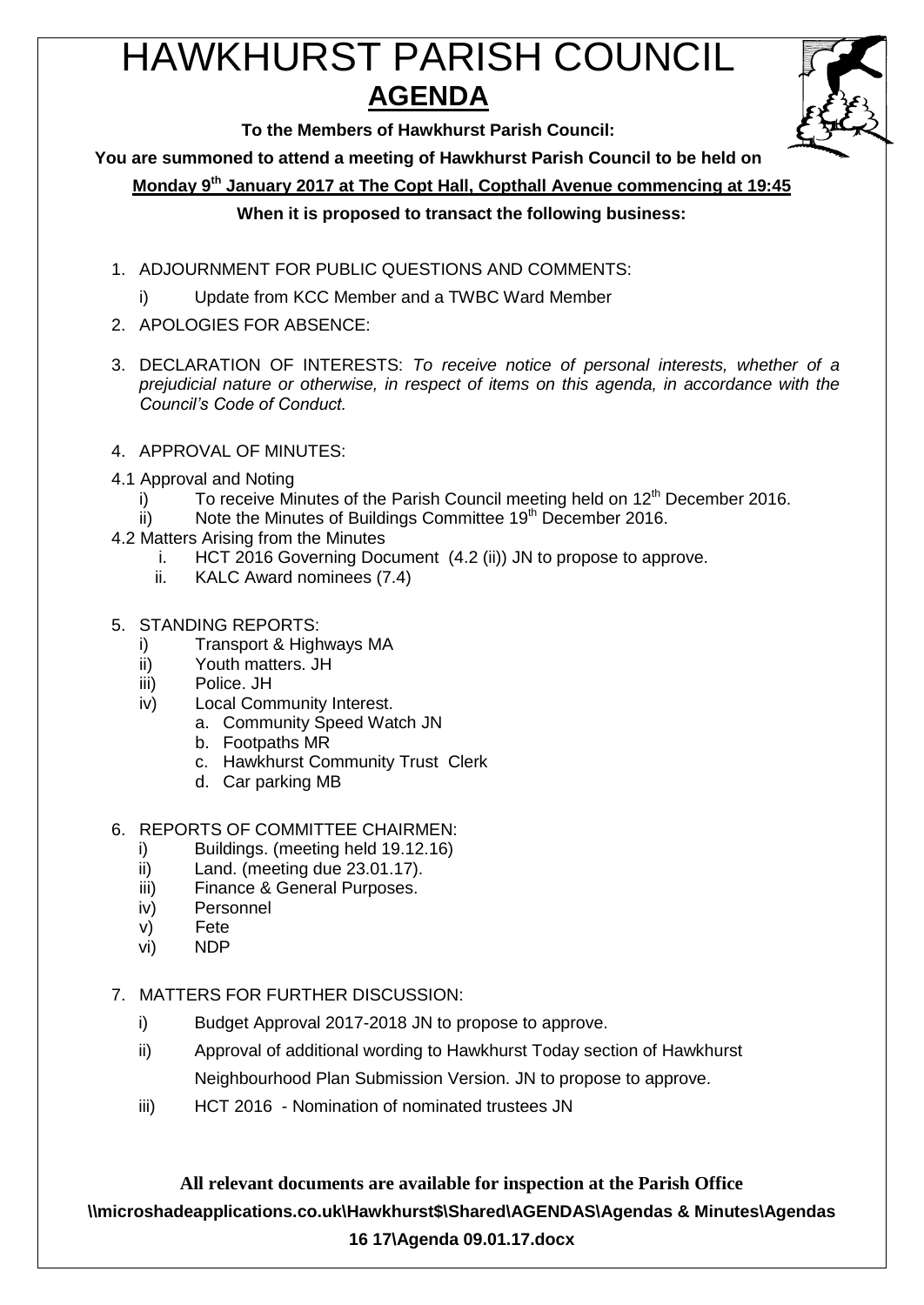- 8. CORRESPONDENCE:
- 9. FINANCE:
- 10. PLANNING:
- 11. BURIAL & MEMORIAL:
- 12. NOTES & INFORMATION:
- 13. CONFIDENTIAL:

*Pursuant to section 1 (2) of the Public Bodies (Admission to Meetings) Act 1960 it is resolved that, because of the confidential nature of the business to be transacted, the public and the press leave the meeting during consideration of the following items:*

14. CLOSURE:

Nicole Godwin, Clerk to the Parish Council

Agenda Item 8: Correspondence

|   | Date<br>Received | <b>From</b>             | Subject                                                                                        |
|---|------------------|-------------------------|------------------------------------------------------------------------------------------------|
|   | 15/12/2016       | A resident              | Cc of letter to TWBC re: Concern about parking<br>Copthall Avenue and a need for yellow lines. |
| 2 | 23/12/2016       | Porchlight              | Sincere thanks for £100 donation.                                                              |
| 3 | 30/12/2016       | Lord Lieutenant of Kent | Invitation to Service at Rochester Cathedral                                                   |
|   |                  |                         | 14.03.17                                                                                       |

#### Agenda Item 9: Finance.

| <b>INCOME AND EXPENDITURE DECEMBER</b> |    |           |
|----------------------------------------|----|-----------|
|                                        |    |           |
| Accounts for payment                   | £  | 4,143.15  |
| Payment received                       | £  |           |
| <b>Net Expenditure</b>                 | -£ | 4,143.15  |
| <b>Cambridge &amp; Counties</b>        | £  | 75,000.00 |
| <b>Cambridge Building Society</b>      |    | 75,000.00 |
| <b>Lloyds Current</b>                  |    | 10,000.00 |
| <b>Lloyds Access Reserve</b>           | £  | 89,035.18 |
| Petty Cash                             | £  | 13.41     |

9.1 Agreement to pay payments schedule.

9.2 Account reconciliation and petty cash check.

Agenda Item 10: Planning

10.1 Planning & Highways Information:

| Ref. No.   | Proposal                                                                   | Location      | Comments                                                                     |
|------------|----------------------------------------------------------------------------|---------------|------------------------------------------------------------------------------|
| 22/11/2016 | Letter to Rosemary Kidd<br>enclosing SEA/HR screening<br>of Hawkhurst NDP. | Hawkhurst NDP | RK has confirmed by<br>email that she is<br>satisfied with these<br>15.12.16 |
| 15/12/216  | Questions from RK re:<br>Hawkhurst NDP                                     | Hawkhurst NDP | Replies being<br>prepared                                                    |

## **All relevant documents are available for inspection at the Parish Office**

## **\\microshadeapplications.co.uk\Hawkhurst\$\Shared\AGENDAS\Agendas & Minutes\Agendas**

#### **16 17\Agenda 09.01.17.docx**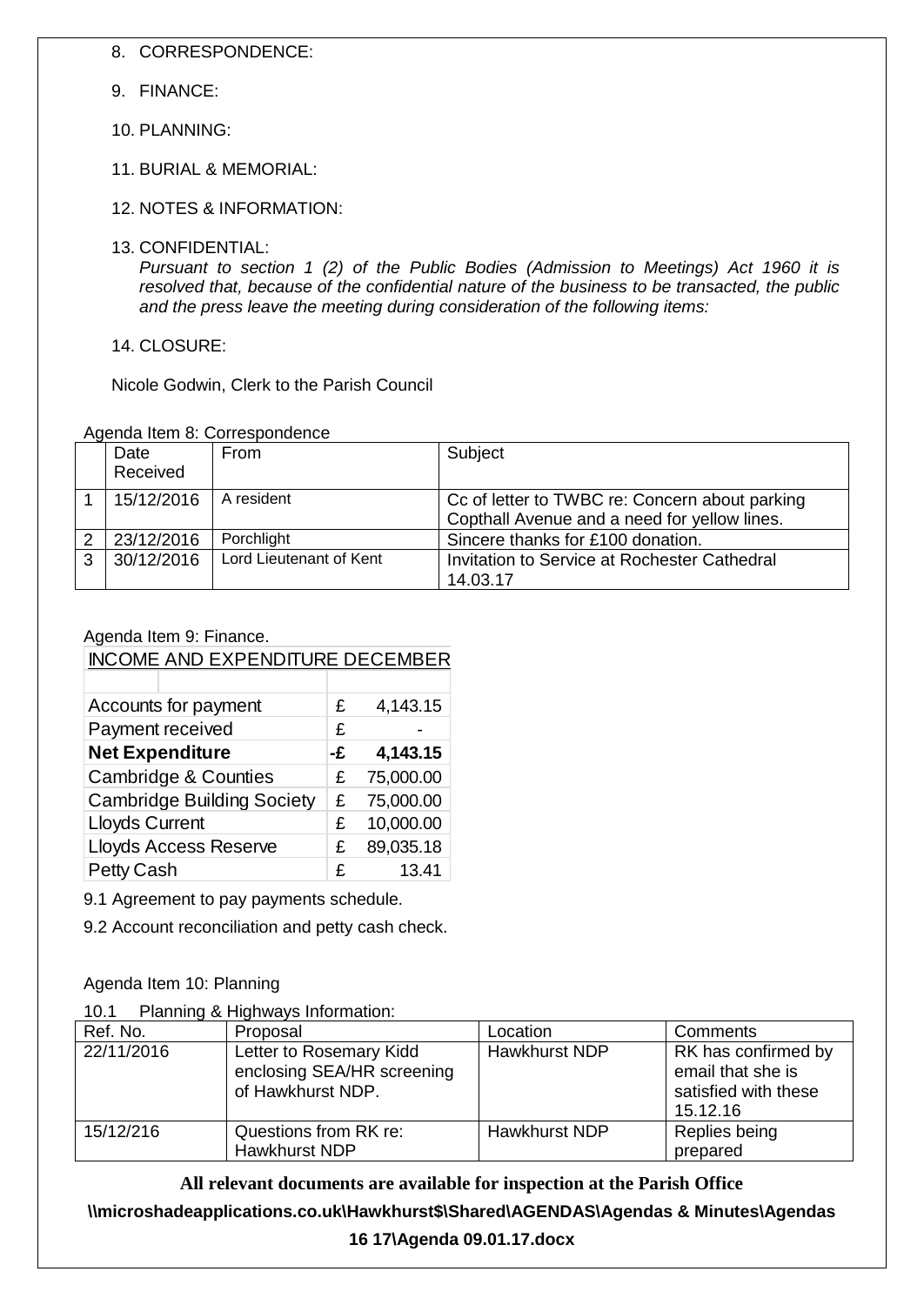| 22/12/2016    | <b>Planning Committee TWBC to</b>                                                    | Highgate Hill        |                                                                        |
|---------------|--------------------------------------------------------------------------------------|----------------------|------------------------------------------------------------------------|
| 16/07090/FULL | consider latest Highgate Hill<br>application 16/07090/FULL<br>mid Feb or early March |                      |                                                                        |
| 16/07797/REM  | Approval of Reserved Matters                                                         | Birchfield, Rye Road | Change of ownership<br>from Rydon to<br>Riverdale<br>Developments Ltd. |

#### 10.2 Planning TWBC Approved:

| Ref           | : 1.001, 1.001, 0.001<br>Proposal                                                                                                          | Location                                   | Commen<br>ts/Valid |
|---------------|--------------------------------------------------------------------------------------------------------------------------------------------|--------------------------------------------|--------------------|
| 16/06666/FUL  | Additional window to first floor rear elevation.                                                                                           | 2 Gingerbread Lane                         |                    |
| 16/06636/FUL  | Addition of rear-facing roof extension and 2<br>rooflights to front slope and amendment to<br>prev. approved single storey rear extension. | 1 Homewood Cottages,<br><b>Ockley Lane</b> |                    |
| 16/07062/FULL | 2 Storey rear extension, infill of terrace; new<br>porch canopy, conversion of stable block.                                               | Sisley Oast, Sopers<br>Lane                |                    |
| 16/07114/LBC  | Removal of internal wall between kitchen and<br>dining room and installation of double glazed<br>doors and windows.                        | Old Highgate House,<br>Rye Road            |                    |
| 16/07164/FULL | Retrospective conversion to annexe                                                                                                         | 8 Plum Tree Cottages,<br>Horns Road        |                    |
| 16/07198/FULL | Erection of a summer house                                                                                                                 | Skelcrosse, Horns Hill                     |                    |
| 16/06863/FULL | Change of use from pub to private dwelling                                                                                                 | The Black Pig, Moor<br><b>Hill</b>         |                    |

## 10.3 Planning TWBC Refused:

| Ref. No.      | Proposal                                   | Location                          | Comments/Valid                                                                                                                                                                                                       |
|---------------|--------------------------------------------|-----------------------------------|----------------------------------------------------------------------------------------------------------------------------------------------------------------------------------------------------------------------|
| 16/06637/FULL | Ancillary living unit for<br>family member | The Cedars,<br>Tongswood<br>Drive | Scale, siting and extent of<br>accommodation provided means not<br>clearly ancillary to main building and<br>could be tantamount to a separate<br>dwelling in the future. Also visual<br>intrusion and harm to AONB. |

## 10.3 Planning Applications received:

# [TWBC Planning Portal](http://www.tunbridgewells.gov.uk/residents/planning/planning-application-search)

| <b>Num</b><br>ber | <b>Application</b><br>No.  | <b>Proposal</b>                                                                          | Location                                  | <b>Comments</b>                                                 |
|-------------------|----------------------------|------------------------------------------------------------------------------------------|-------------------------------------------|-----------------------------------------------------------------|
|                   |                            | 92 16/07617/FUL Part retrospective - retention<br>of a pond                              | Cowden Farmhouse,<br>Horns Road           | Resubmission, now<br>as a natural pond, not<br>a swimming pond. |
|                   |                            | 93 16/07742/FUL Part retrospective - adding<br>roof penetrations to<br>accommodate flues | Hawkhurst House,<br><b>Cranbrook Road</b> |                                                                 |
|                   |                            | 94 16/07769/FUL Erection of blind dormer over<br>existing building works for<br>headroom | 19 Smugglers                              |                                                                 |
|                   | L and<br>16/07789/LBC gate | 95 16/07788/FUL Part retrospective - amended<br>landscaping, front wall and              | Lillesden Park,<br><b>Hastings Road</b>   |                                                                 |
|                   |                            | 96 16/07781/FUL Single storey extension and<br>associated alterations                    | Bramwyn, Talbot Road                      |                                                                 |
|                   | 97 16/07743/AD             | 2 x freestanding externally lit                                                          | Hawkhurst House,                          | Prev. application for 3                                         |

# **All relevant documents are available for inspection at the Parish Office**

**\\microshadeapplications.co.uk\Hawkhurst\$\Shared\AGENDAS\Agendas & Minutes\Agendas** 

#### **16 17\Agenda 09.01.17.docx**